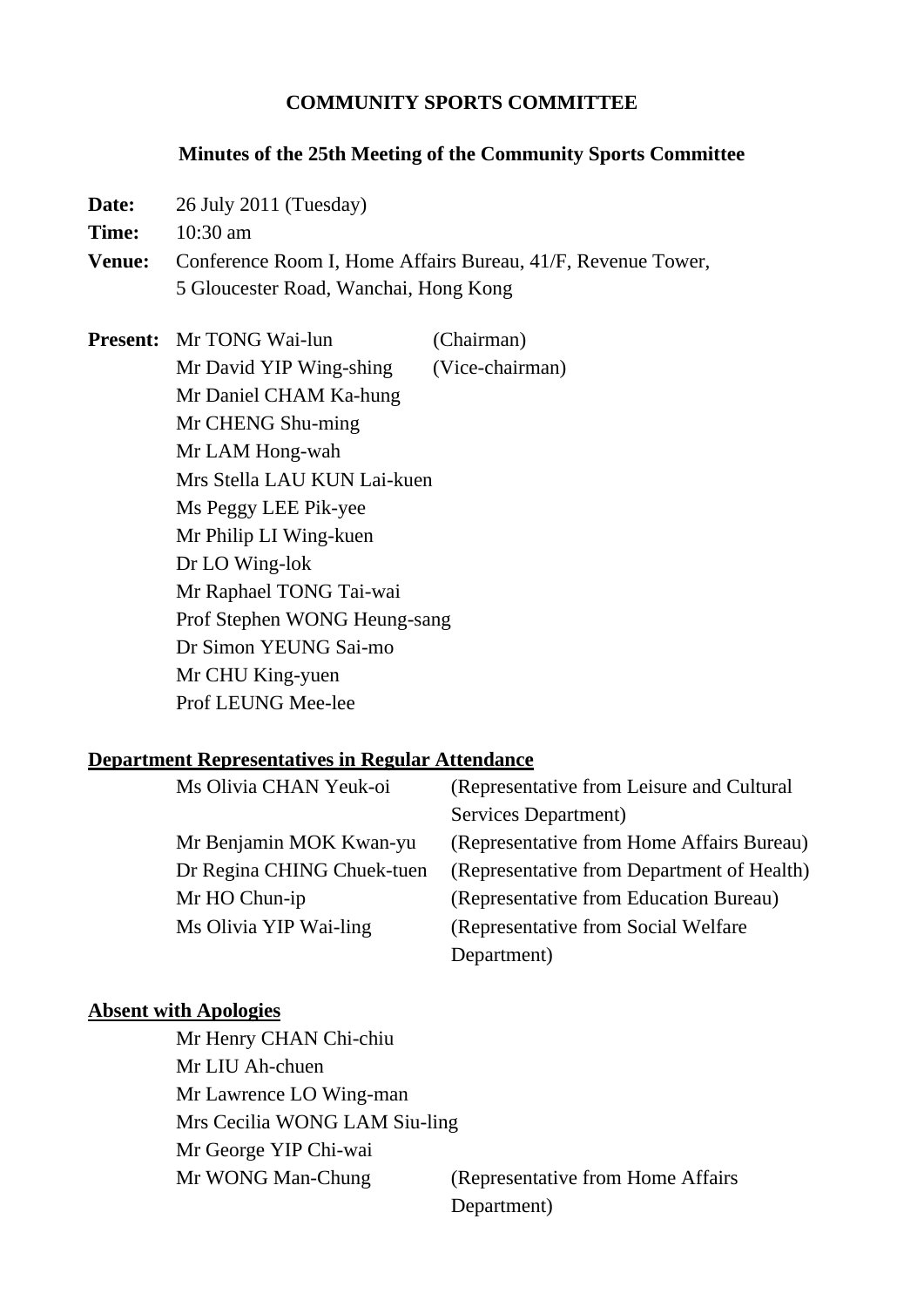# **In Attendance**

Ms Annie KONG Yun-shan (Home Affairs Bureau)

 Mr Bobby CHENG Kam-wing (Leisure and Cultural Services Department) Ms Rebecca LOU Wai-yi (Leisure and Cultural Services Department) Ms LUK Sau-chun (Leisure and Cultural Services Department)

**Secretary**

Ms LOK Kit-ha (Leisure and Cultural Services Department)

## **Opening Remarks**

1.1 The Chairman welcomed all Members and representatives from various government departments to the Meeting. He also welcomed Ms Stella LUK of the Leisure and Cultural Services Department (LCSD), who attended the meeting for the first time. On behalf of the Community Sports Committee (CSC), the Chairman congratulated Mr YIP, the Vice-chairman on having been awarded the Bronze Bauhinia Star by the Chief Executive on 1 July in 2011.

## **Item 1: Confirmation of the Minutes of the Last Meeting of the CSC**

2.1 The draft minutes of the 24th meeting were emailed to Members for comment on 3 June by the Secretariat and hitherto one proposed amendment was received from the Department of Health. The amended draft minutes were emailed to Members on 21 July. The Chairman asked Members to refer to the proposed amendment tabled at the meeting. As no further amendment was proposed at the meeting, the Chairman announced that the minutes of the 24th meeting were endorsed.

## **Item 2: Matters Arising**

# **(i) Report of the Advisory Committee on the Healthy Exercise for All Campaign – Physical Fitness Test for the Community 2010-11**

3.1 The Chairman invited Dr LO Wing-lok, the Convenor of the Advisory Committee on the Physical Fitness Test for the Community 2010 (the Advisory Committee) to report the latest work progress of the Physical Fitness Test for the Community (the Physical Fitness Test).

3.2 Dr LO Wing-lok reported that the Advisory Committee had held its 4th meeting on 15 March 2011 and that the Secretariat had been actively undertaking follow-ups. A press conference to officially launch the second territory-wide Physical Fitness Test had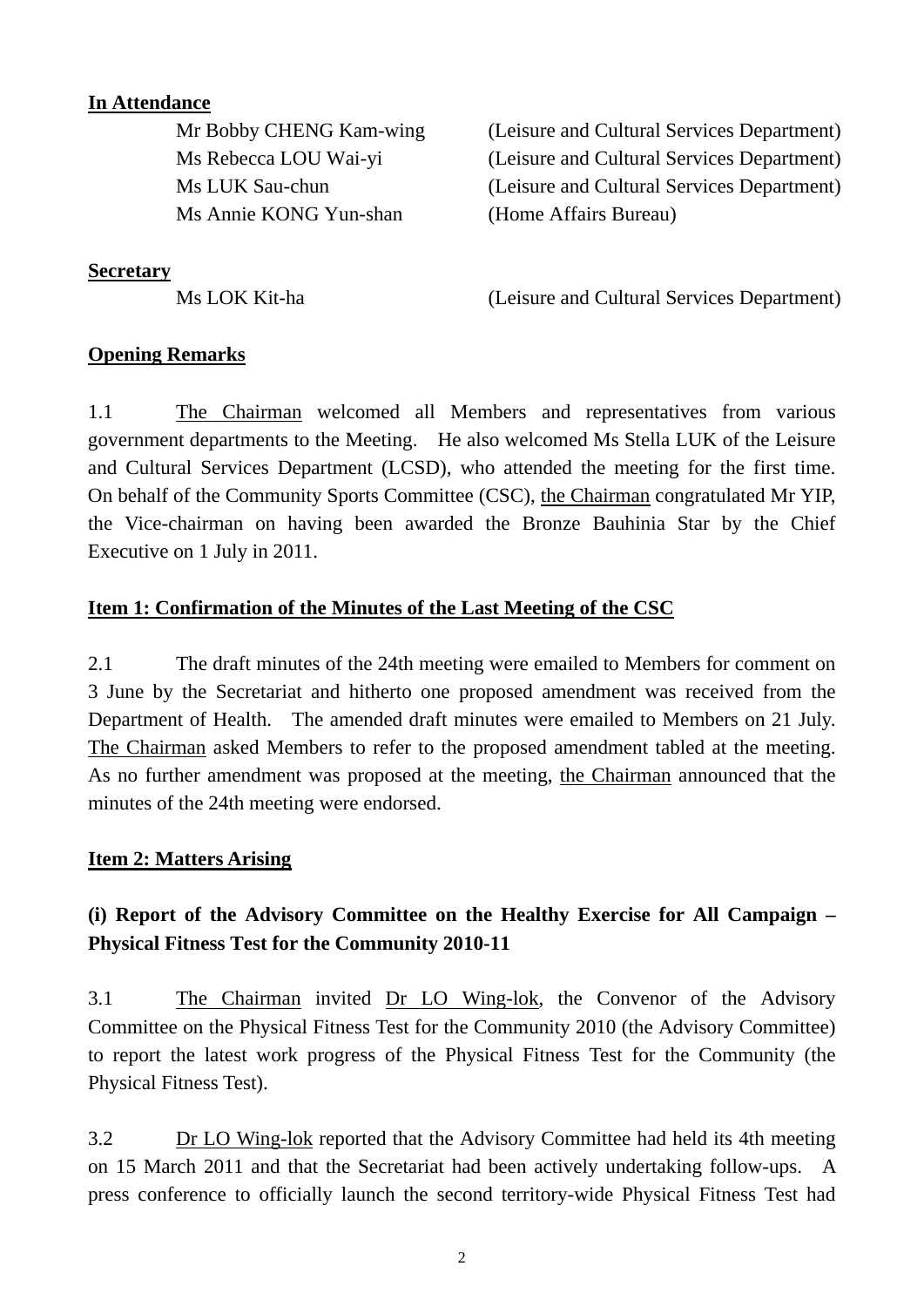been held at Kowloon Park Sports Centre on 12 April. To enlist public support for the Test, the LCSD had rolled out a series of publicity activities, including distributing posters and leaflets and producing promotional video for broadcasting on "RoadShow" on public buses. The physical fitness tests for infants (aged 3 to 6), conducted by randomly selecting one kindergarten from each of the 18 districts in the territory, had collected some 500 samples. The tests for children (aged 7 to 12), completed with the assistance of the Education Bureau through randomly selecting 18 primary schools, had gathered some 2 800 samples. The tests for adolescents (aged 13 to 19), scheduled to take place after the beginning of the new school term in September 2011, would be held at 18 secondary schools, each of which would be randomly selected from each of the 18 districts. Regarding the Stage I pilot test for adults (aged 20 to 59) and seniors (aged 60 to 69) conducted through a territory-wide household survey, data collection had been completed at the end of June. 1 048 randomly selected household respondents had successfully completed the questionnaire, and half of them had expressed willingness to take the physical fitness tests at designated venues. However, only 232 respondents had actually attended the tests, equivalent to a participation rate of about 22%. Currently, the Secretariat was studying the review reports submitted by professional agents and was formulating recommendations for improving the implementation plan of Stage II. In view of the unsatisfactory attendance at the physical fitness tests in the pilot test of Stage I, there was a need to revise the plan to increase the sample size and boost participation. One possible option would be to adopt a household-based approach, under which all adults and seniors in the selected households would be invited to complete the questionnaire and attend the physical fitness tests. The revised plan would be discussed at the 5th meeting of the Advisory Committee scheduled for early August.

3.3 Ms Olivia CHAN of the LCSD added that if the Advisory Committee considered that the proposed revised plan would be effective in collecting representative samples, then the mode of operation of Stage I would continue to be adopted for completing the data collection work for the age groups of adults and seniors. However, if the Advisory Committee decided, on grounds of cost-effectiveness or for other reasons, to cancel the territory-wide household survey and physical fitness tests in Stage II, then the convenience sampling method adopted in 2005 would be re-adopted for the remaining data gathering work.

3.4 The Chairman said that to ensure the smooth implementation of the work relating to the Physical Fitness Test, he authorised the Advisory Committee to undertake the relevant work according to the plan resolved at its 5th meeting and to report the progress to the CSC subsequently.

(Post-meeting note: The 5th meeting of the Advisory Committee was held on 4 August 2011.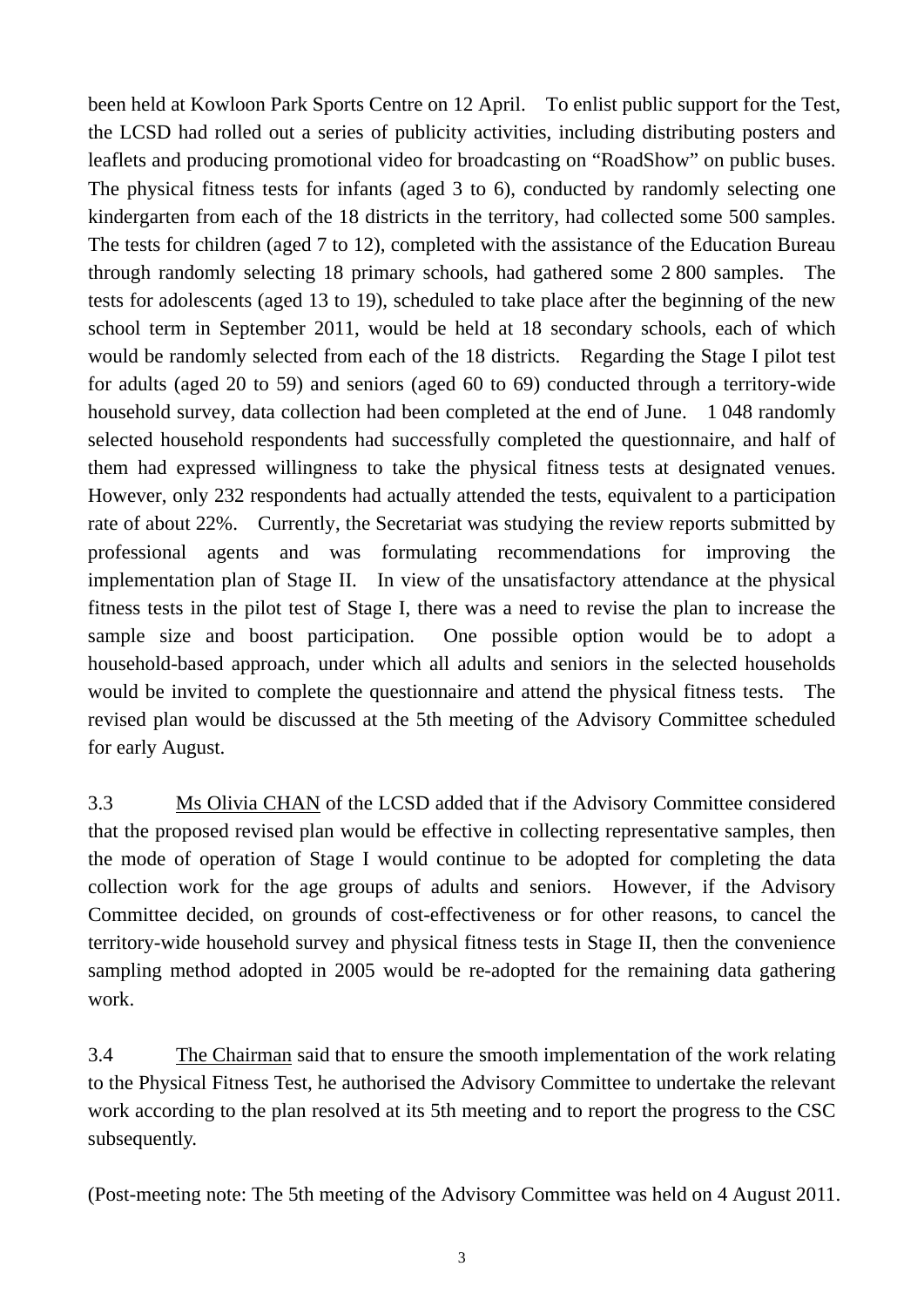Members of the Advisory Committee agreed that the mode of operation of Stage I would be re-adopted for the age groups of adults (aged 20 to 59) and seniors (aged 60 to 69). Starting from mid-August, households would be randomly selected from the 18 districts in Hong Kong to participate in the territory-wide household survey and physical fitness tests in Stage II. However, in the light of the respondents' lukewarm response as shown in the pilot test (with a test attendance rate of only 22%), the Advisory Committee resolved, after discussion, that specific enhancement measures would need to be taken for the implementation of Stage II. Such measures would include increasing the number of successfully interviewed households from the original 3 000 to 6 500 so that enough samples of respondents (who would also attend the physical fitness tests) could be collected for data analysis. With a view to raising the number of participants in the physical fitness tests, not only would the respondents be asked to attend the tests, the adult and senior members of the family would also be invited to do so. In addition, the contractor would be asked to intensify its efforts to introduce, through visual design, the content of the physical fitness tests to the respondents so as to attract them to take the tests. It was believed that the above measures, coupled with other enhancement measures such as increasing the number of test sessions and venues, and stepping up publicity, could help boost the participation rate, bring the sample collection and research work for the age groups of adults and seniors to successful completion, reflect the fitness state of people in the two age groups, and make the overall report on the Physical Fitness Test more comprehensive and representative.)

## **Item 3: Report of the 3rd Hong Kong Games Organising Committee (CSC Paper 3/11)**

4.1 The Chairman invited Ms Rebecca LOU, Secretary General of the 3rd Hong Kong Games Organising Committee (HKGOC), to brief Members on CSC Paper 3/11.

4.2 Ms Rebecca LOU briefed Members on CSC Paper 3/11. The Chairman invited Members to give their views on the paper.

4.3 Members gave their views on the paper. Their views and responses were summarised as follows:

> (a) Mr Daniel CHAM opined that the 3rd HKG had been more successful and had achieved greater publicity than the previous two HKGs. He suggested providing resources to enhance the loading speed of the HKG's dedicated website and to strengthen districts' competition facilities (such as provision of scoreboards) so that the public could be better informed of the results of the Games. He also recommended making the "Cheering Team Competition for the 18 Districts" an official HKG event, providing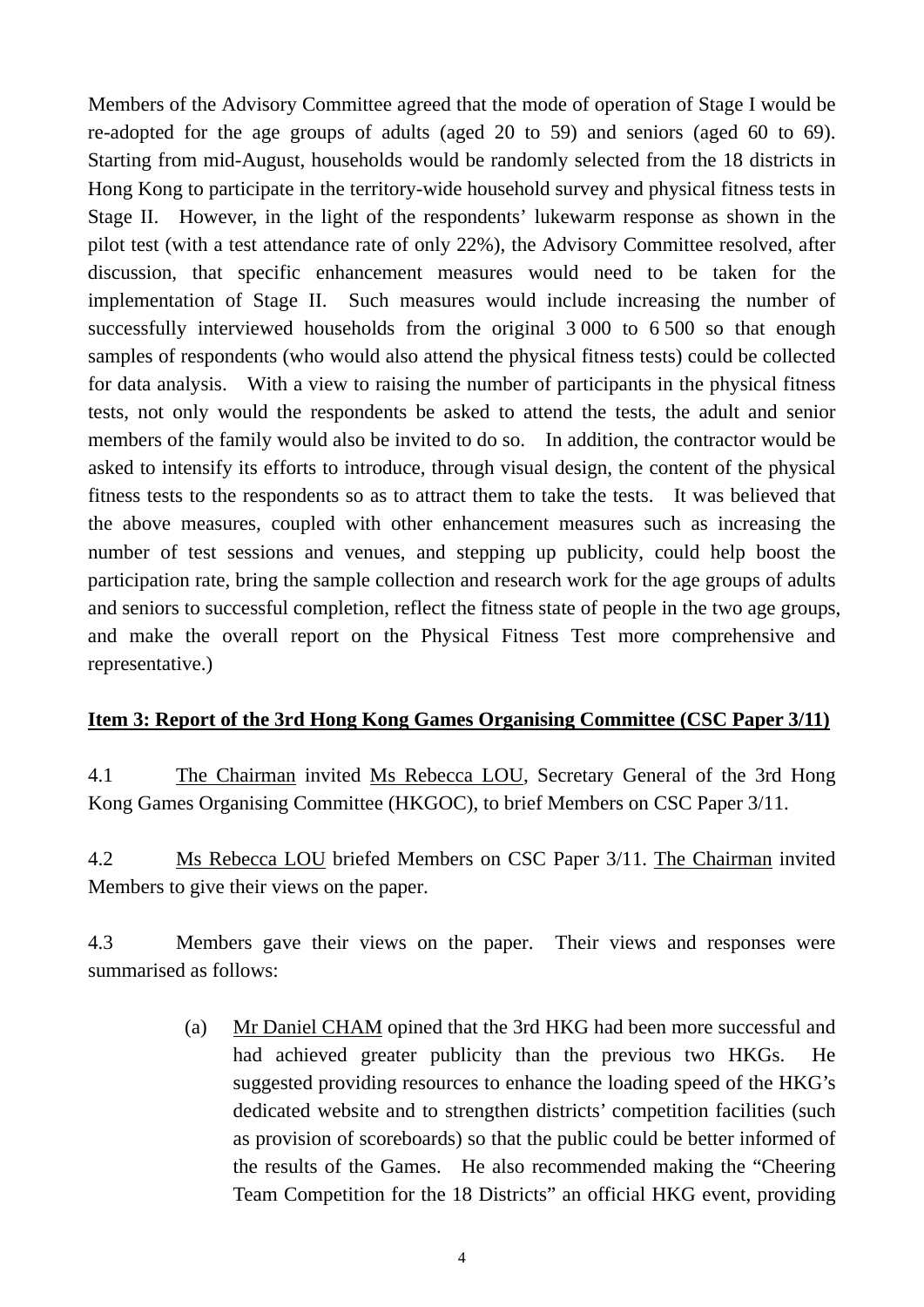athletes' uniforms for the cheerleaders, and including long-distance run, a very popular sports item, in the HKG so as to increase substantially the number of participants from each district and enhance community participation. In view of the ageing population, he proposed that consideration be given to organising more events that would be suitable for the elderly. Financially, given that the 3rd HKG's total expenditure of some \$21 million was the expenses at the headquarters level, he suggested collecting more financial information on the district level (such as sponsorship from District Councils (DCs)) in order to get a more comprehensive picture.

- (b) Mr CHENG Shu-ming suggested that since most HKG athletes were students, the Games should be timed to avoid clashing with the examination period in order to maximise students' participation and parents' support. For athletes who were called up to the Hong Kong squad to play at international competitions after having enrolled in the HKG, since they had yet to play in international competitions, he thought that they should remain eligible for the HKG so that they could have more training and competition opportunities to prepare for the international events. In regard to the "Dynamic Moments Photo Contest", he considered the promotion adequate but suggested refining the promotion directions. Given that some secondary schools had photographic societies, he proposed enhancing publicity and promotion work in secondary schools so as to encourage students' participation and promote the HKG.
- (c) Mr LAM Hong-wah remarked that the 3rd HKG had been held successfully. He recommended adding gradually to the HKG more competition events such as wushu, tai chi (for the elderly), and cycling and squash (where Hong Kong athletes excelled). He also suggested starting publicity work for the next HKG as early as possible and actively seeking commercial sponsorship in order to obtain more resources for organising more sports events. In addition, he proposed encouraging, through the Home Affairs Department, the DCs to deploy resources in support of the district teams taking part in the HKG so as to boost the enthusiasm and involvement of local communities.
- (d) Ms Peggy LEE regarded the achievements of the 3rd HKG as encouraging and said that publicity at the district level should be stepped up. To facilitate public involvement in the HKG, she recommended, by drawing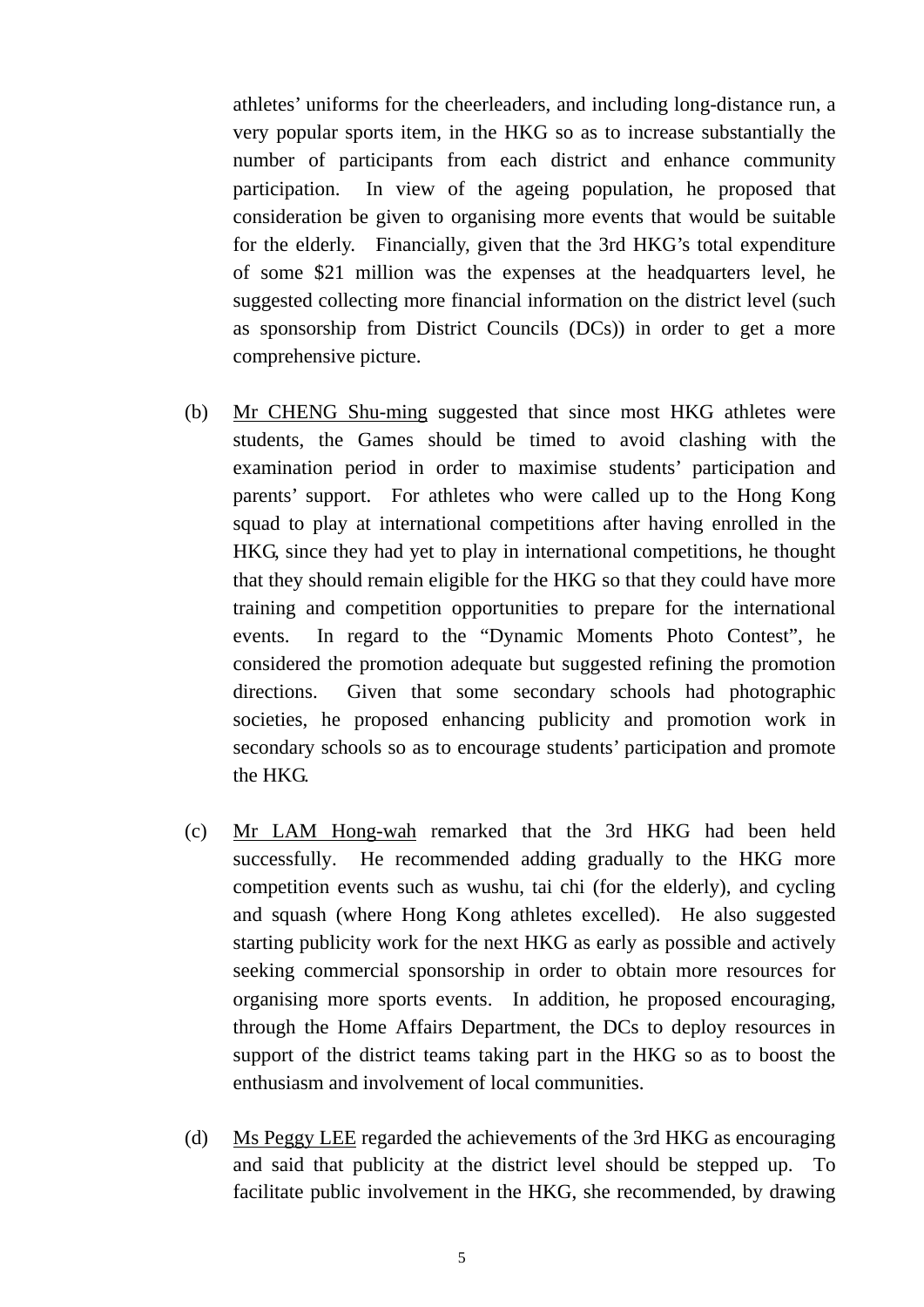on Hong Kong's experience of staging the Olympic Equestrian Events and hosting the 2009 East Asian Games, that unofficial guidelines be issued to the DCs to encourage them to earmark funding for organising related activities during the HKG and that District Sports Associations (DSAs) and district organisations be encouraged to hold various events in support of the HKG. Furthermore, she considered the support of District Delegations important for athletes and suggested that the LCSD invite District Councillors and team leaders to visit the district teams preparing for the HKG in order to show support for the athletes and help bolster their morale.

- (e) Mr CHU King-yuen was supportive of including long-distance run in the HKG. He shared the experience of the Tai Po Sports Association, which annually organised a well-received 10-km run along the Tolo Harbour jogging track. As regards the promotion of the competition atmosphere, he thought that the preparation time was crucial. To enhance the competition atmosphere and athletes' participation, he proposed, in view of the tight time frames for preparing the previous HKGs, that the Organising Committee (OC) for the next HKG be set up as soon as possible for early finalisation of the competition events and the selection mechanism for athletes so that the district teams could finish selecting athletes one year ahead of the Games and spend half a year or more on pre-event training and preparation.
- (f) Mr Raphael TONG observed that the support for the district teams (including the formation of cheering teams, publicity in districts and working staff's remuneration) accounted for \$5.8 million out of the some \$21 million total expenditure of the 3rd HKG. Given that currently no auditor's report was required, he suggested engaging an auditor in the future to provide an auditor's report on the accounts in order to ensure their clarity and the proper handling of sponsorship. Furthermore, to confirm participants' residence in the district that they represented, he proposed heightening monitoring by verifying the proof of residence of a small number of athletes.
- (g) Ms Rebecca LOU responded that the funding support for district teams was not directly granted to the teams but was handled by staff of District Leisure Services Offices in accordance with the accounting and auditing procedures of the Government. As for sponsorship, the LCSD would comply with the relevant government guidelines in prudently handling the accounts concerned.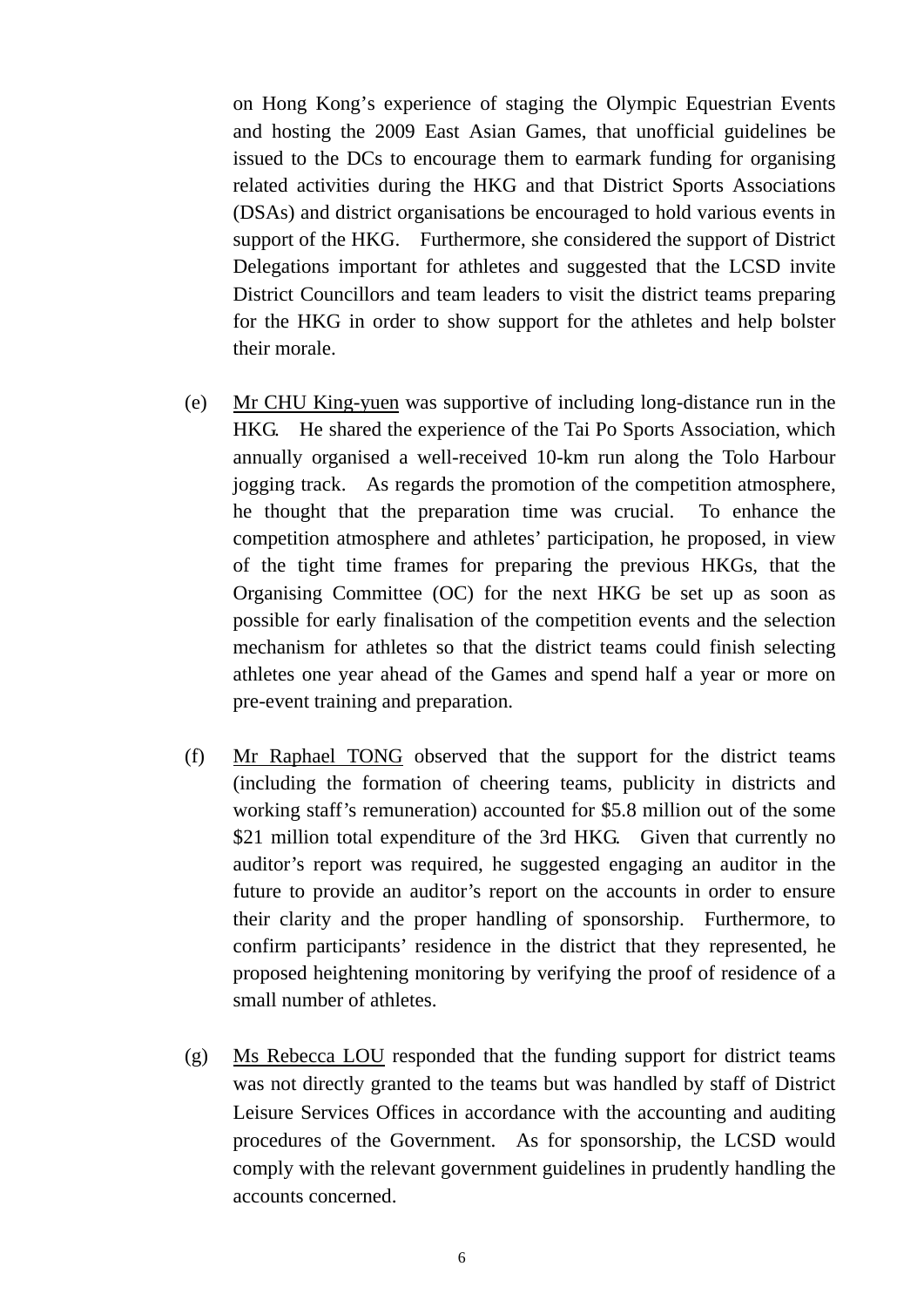- (h) Dr Simon YEUNG supported the inclusion of tai chi in the HKG for the elderly. As one of the judges of the Cheering Team Competition, he described the atmosphere on the day of the competition as very encouraging and was in favour of providing athletes' uniforms for the cheerleaders to foster their team spirit. With respect to the Photo Contest, he agreed that more publicity and promotion should be carried out in schools in order to boost students' participation. Regarding the proposal for including long-distance run in the HKG, he said, as an elected officer of the Hong Kong Amateur Athletic Association, that the Association was ready and willing to assume its role as a co-organiser.
- (i) Mr Bobby CHENG, Acting Director of Leisure and Cultural Services (DLCS(Atg)), thanked Members for their valuable views and suggestions, which would help improve the arrangements for the next HKG. He commented on the success of the 3rd HKG, citing the two new and well-received events of futsal and volleyball as a testament to the enhanced scale and popularity of the HKG. He said that the organising work for the next HKG would begin as soon as practicable, that consideration would be given to increasing the number of sports events subject to the availability of resources in each district, and that publicity work would continue to be stepped up. Besides, he agreed that the clarity of accounts was important. He said that the 3rd HKG's total expenditure of some \$21 million had been incurred as the internal spending of the Government and that it would be handled according to the Government's accounting and auditing procedures and be included in the annual Controlling Officer's Report for scrutiny by the Legislative Council. If funding was to be made available for non-government organisations for the next HKG, the organisations concerned would be required to provide auditors' reports for the purpose of the proper use of public money. Finally, he thanked Members for their valuable advice on the organisation of the 3rd HKG and hoped that the next HKG would be even more successful.

4.4 The Chairman remarked that the cash sponsorship from the Hong Kong Jockey Club and the performance by the People's Liberation Army Hong Kong Garrison at the opening ceremony had contributed to the success of the 3rd HKG. He thanked Members for their valuable opinions, which would be forwarded to the 4th HKGOC for deliberation. He also thanked Mr CHAU How-chen, Chairman of the 3rd HKGOC, and staff of the Home Affairs Bureau (HAB) and the LCSD for their efforts in making the 3rd HKG a success.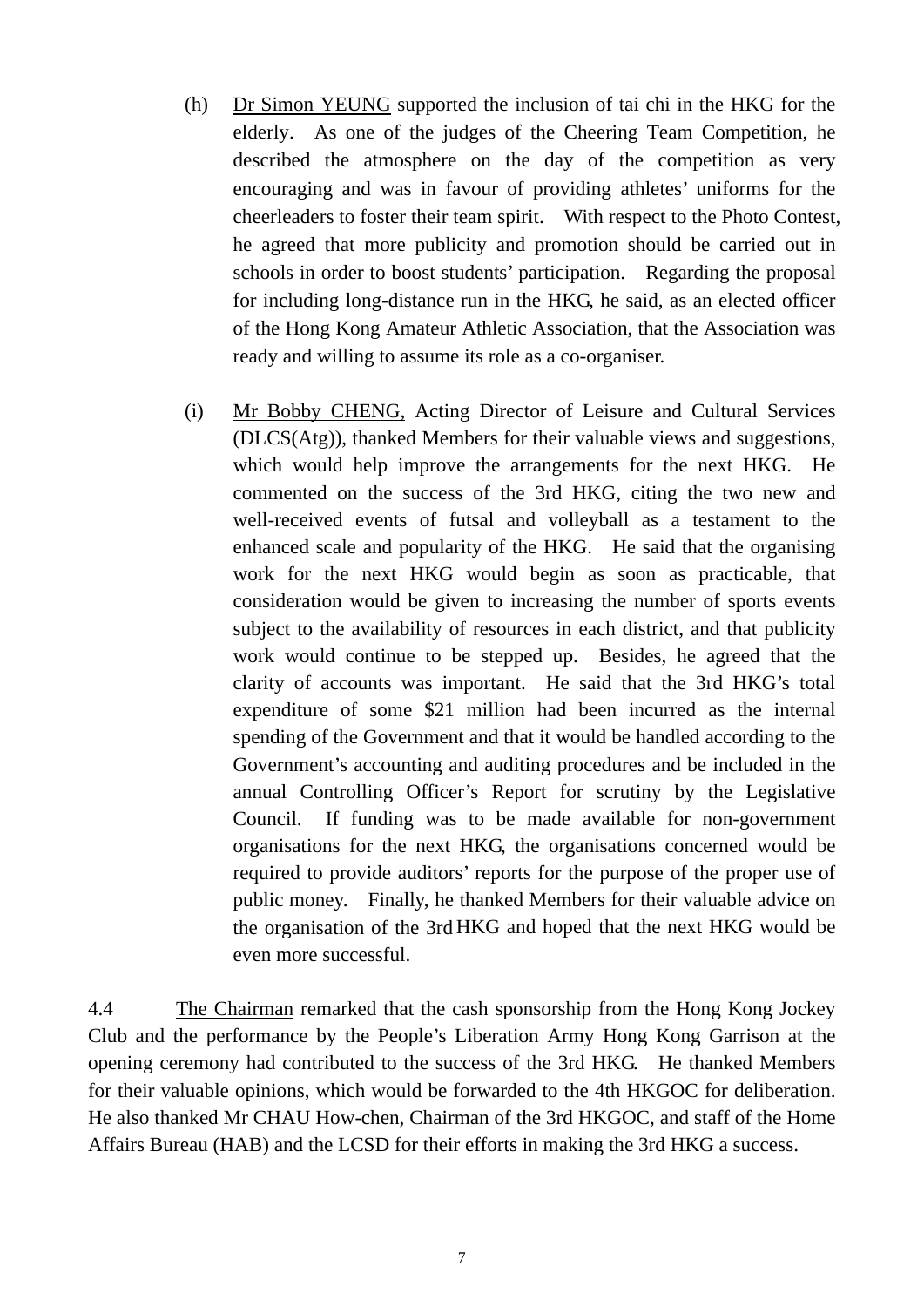# **Item 4: The First Round of Thematic Household Survey in 2010 (Topic on Project Sports) (CSC Paper 4/11)**

5.1 The Chairman invited Ms Annie KONG of the HAB to introduce the content of CSC Paper 4/11 by PowerPoint.

5.2 Ms Annie KONG introduced the content of CSC Paper 4/11. Mr Benjamin MOK of the HAB added that the thematic survey, based primarily on the findings of the "Study on Sport for All - the Participation Patterns of Hong Kong People in Physical Activities" completed in 2008, had been conducted to facilitate the provision of more sports facilities and the lifting of the standard of sports facilities with a view to encouraging more active public participation in sports. In that regard, the survey had shed light on the public demand and preference for sports facilities, which would in turn serve as reference data for future directions and priorities concerning the provision of new sports facilities.

5.3 The Chairman invited Members to give their views on the paper. Members gave their views on the paper. Their views and responses were summarised as follows:

- (a) Mr Daniel CHAM commented that soccer and running activities were popular with the public. He was strongly in support of providing more third generation artificial turf soccer pitches and increasing substantially the number of sessions available for hiring. He also recommended the LCSD to provide more facilities for running such as by constructing jogging tracks in major parks, which would cost less than other sports facilities but benefit many members of the public.
- (b) Mrs Stella LAU asked whether the five new sports venues under planning (including the first item of a district open space, a sports centre and a library in Area 74, Tseung Kwan O and the last item of the Kai Tak Multi-purpose Stadium Complex) were listed in order of priority. Mr Benjamin MOK responded that the Administration was currently undertaking a number of sports facilities projects and that those five projects were accorded priority because they were in the greatest demand. He added that the project regarding a district open space, a sports centre and a library in Area 74, Tseung Kwan O, which had already been approved by the Finance Committee of the Legislative Council, would involve building an indoor jogging track on the upper floor of the arena of the sports centre in order to provide an all weather venue for jogging activities. Apart from district sports facilities, the Government was actively following up the planning of the Kai Tak Multi-purpose Stadium Complex. The project, which was estimated to cost some \$20 billion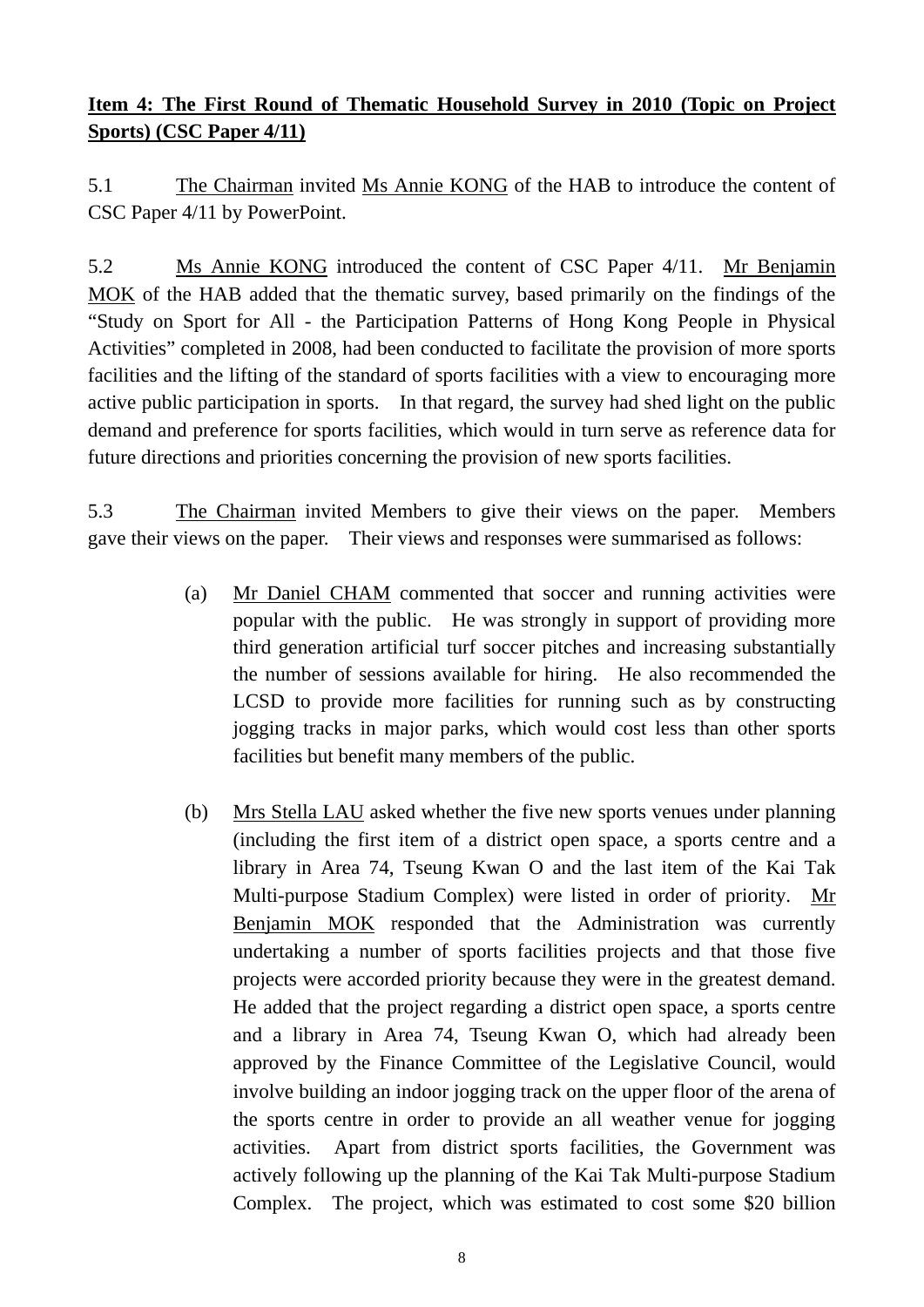and would require a long planning time, was expected to be completed in 2019.

- (c) Mrs Stella LAU said that the Hong Kong delegation to the recent 11th All China Secondary School Students Games had achieved encouraging results in swimming. She pointed out that many volunteer trainers and teachers of the delegation had reflected that most students had had to train at private venues because of a lack of training venues in Hong Kong. She said that most elite athletes were students who had to pursue academic studies and sports training at the same time. Given that the new sports venues under planning were concentrated in the New Territories and that the Kai Tak Multi-purpose Stadium Complex would not be completed until 2019, she hoped that the Administration could provide students with training venues in accessible urban locations. She also hoped that the CSC could pay more attention to the needs of students, who, in her opinion, were also part of the community.
- (d) Mr Benjamin MOK added that the HAB was in the process of engaging a consultant to study the financing options and operation mode of the Kai Tak Multi-purpose Stadium Complex and would strive for resources for implementing the project. As regards the lack of training venues for school teams, he said that the Administration was currently dealing with the issue of private recreational leases. To encourage private clubs to open up their facilities for promoting sports development in Hong Kong, the Administration would, in negotiating the renewal of leases with clubs concerned, require them to make available some sessions for schools, National Sports Associations and DSAs to use their facilities. The Government would perform a co-ordinating role. He would report the progress of the related work to the CSC in due course.
- (e) Mr YIP, the Vice-chairman said that the parent-teacher associations and the school heads' association of the Central and Western District had also reflected the lack of sports facilities. He considered that the support from students, parents and schools was crucial to the promotion of "Sport for All" and that students also played a key role in promoting community sports. Given the limited urban land resources, it was difficult to find suitable land for building new sports facilities. Although the Government had been actively building community sports facilities and upgrading existing ones, it might not be able to gain thorough understanding of the local communities. He suggested the LCSD and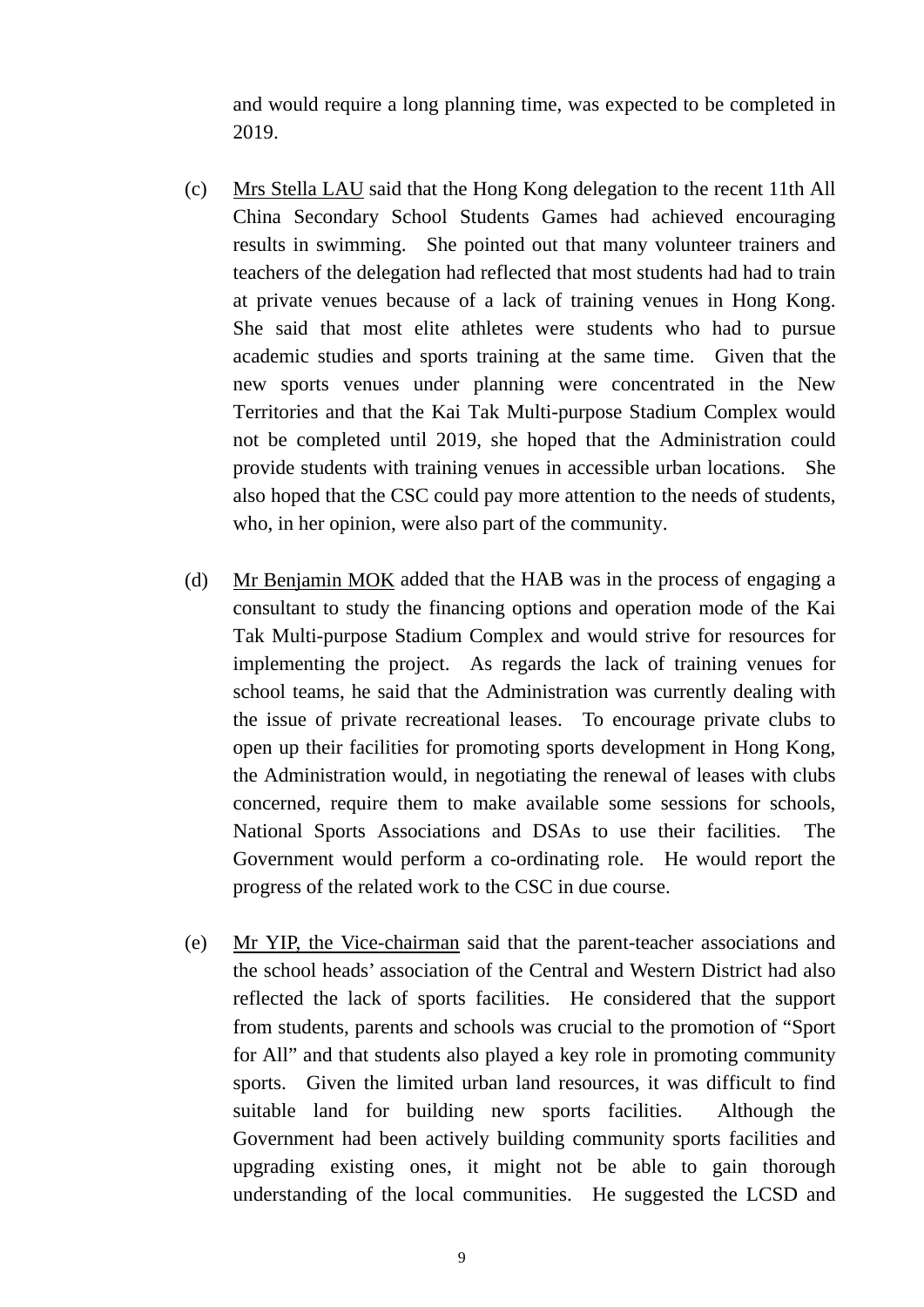relevant departments conveying the message to the parent-teacher associations and the school heads' associations in different districts.

- (f) Mr Philip LI commented that Hong Kong people generally preferred the English Premier League to local soccer matches. Despite a large number of soccer pitches and basketball courts in the territory, Hong Kong did not perform well in those two events internationally. He thought that prioritising various sports facilities was very important. Given that most members of the public took part in sports for health reasons and that jogging and running were the most popular sports, he was in favour of constructing more jogging tracks and providing more sports facilities for students. Besides, he considered that the Government's current expenditure on sports development (\$9.2 billion on the construction of sports facilities) was too meagre in comparison with its total expenditure. He suggested allowing greater flexibility in the construction of new venues and facilities, such as increasing the area of a soccer pitch by constructing jogging tracks or other facilities around the pitch, so that different sports activities could be conducted in the same venue.
- (g) Mr Raphael TONG said that open spaces in parks were the facilities most frequently used by the public for leisure activities. He regarded Hong Kong's greening efforts as a success. However, given that the public was not allowed to use park lawns, he hoped that flexibility could be provided so that members of the public could use the lawns for leisure activities. Furthermore, speaking as a member of the Youth Development Task Force of the Hong Kong Football Association, he mentioned that Hong Kong performed well in futsal internationally. As for soccer facilities, he pointed out the poor floodlighting and maintenance of the Happy Valley Recreation Ground, hoping that the LCSD would take follow-up action.
- (h) Mr Bobby CHENG, DLCS (Atg), thanked Members for their views and replied as follows:
	- (i) The LCSD attached great importance to the provision of venue support for schools. With a view to providing more sports facilities, the department had been actively pursuing a number of sports facilities projects. The sum of \$9.2 billion on upgrading community sports facilities was not meagre at all. He told Members that the Ombudsman had initiated a direct investigation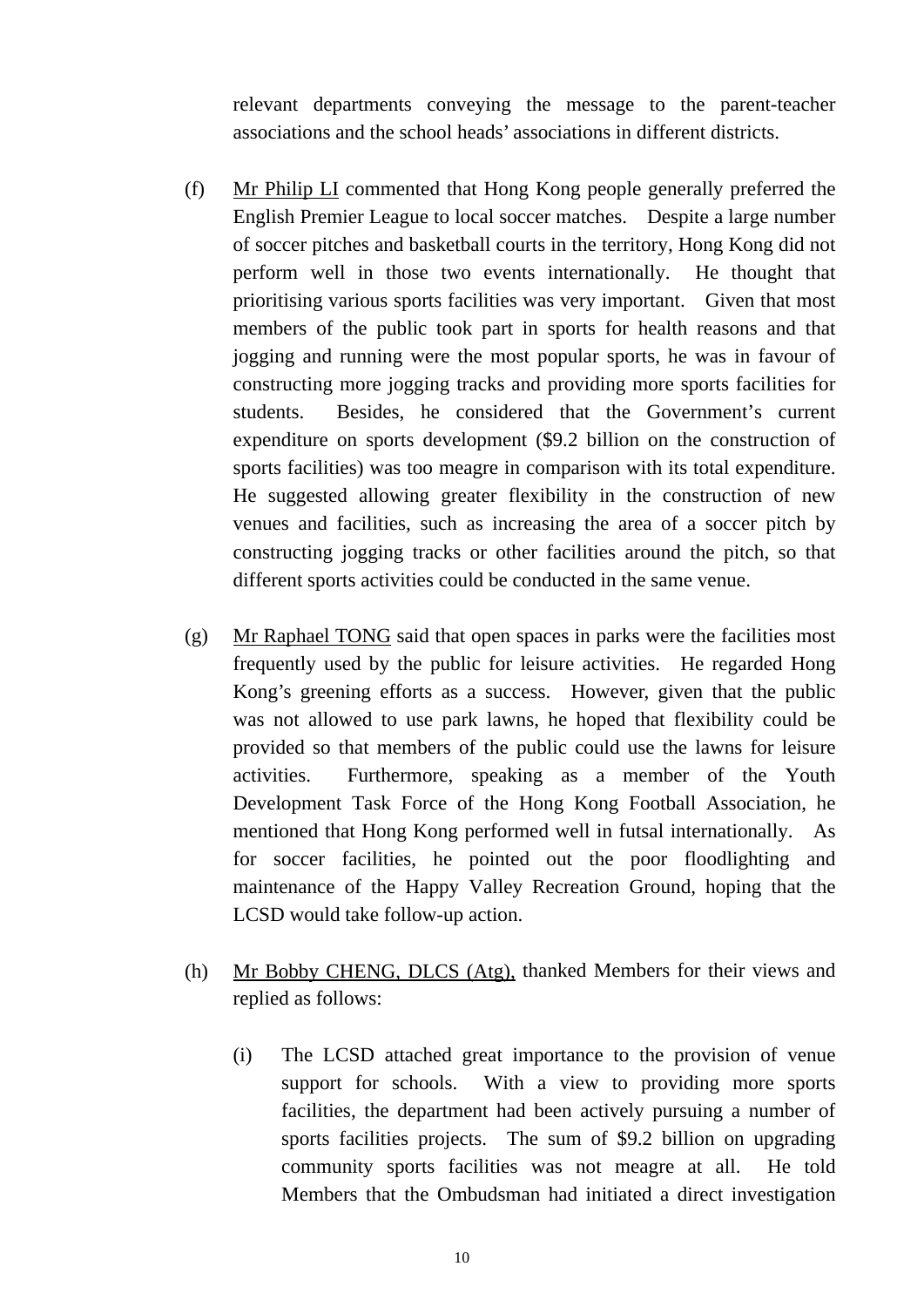into the LCSD's booking services after receiving complaints about the booking and use of the sports venues and facilities managed by the department. Currently, schools and sports organisations were given priority in booking LCSD sports facilities, subject to a certain quota on the facilities available for booking. In response to members of the Legislative Council who had expressed concern about the use of government venues by schools, the LCSD had explained that schools would continue to be eligible for the priority use of the venues. Given the huge demand from the public and different organisations for the use of sports facilities, the LCSD had been striving for a balance to meet those competing demands by working on the booking and allocation arrangements. With respect to the Ombudsman's investigation, the LCSD would try its best to explain the existing booking procedures and allocation mechanism of its sports facilities. In that regard, future recommendations for improvement from the Ombudsman might have direct implications for the booking services of LCSD sports facilities. He hoped that the school sector could convey their views to the Ombudsman for its reference;

- (ii) Contrary to popular misconception that park lawns were closed to public use, he said that except for a small number of ornamental lawns, most lawns managed by the LCSD were actually open to the public for strolling, lying on or conducting other leisure activities. He also mentioned that the LCSD had recently rolled out a trial scheme called Park Déco at Quarry Bay Park, which had been embellished and enlivened by new designs and new facilities. The LCSD would continue to provide more open lawns where members of the public would be encouraged to carry out various leisure activities. He hoped that Members would help disseminate the message to the public.
- (i) Dr LO Wing-lok opined that the public expected the Government to upgrade Hong Kong's sports performance and competitive standards, not leisure facilities. In his view, the promotion of sports had to begin with students, who were currently facing the problem of inadequate sports facilities. He suggested that policy consideration be given to upgrading Hong Kong's sports performance and competitive standards.
- (j) Professor LEUNG Mee-lee commented that the issues discussed at the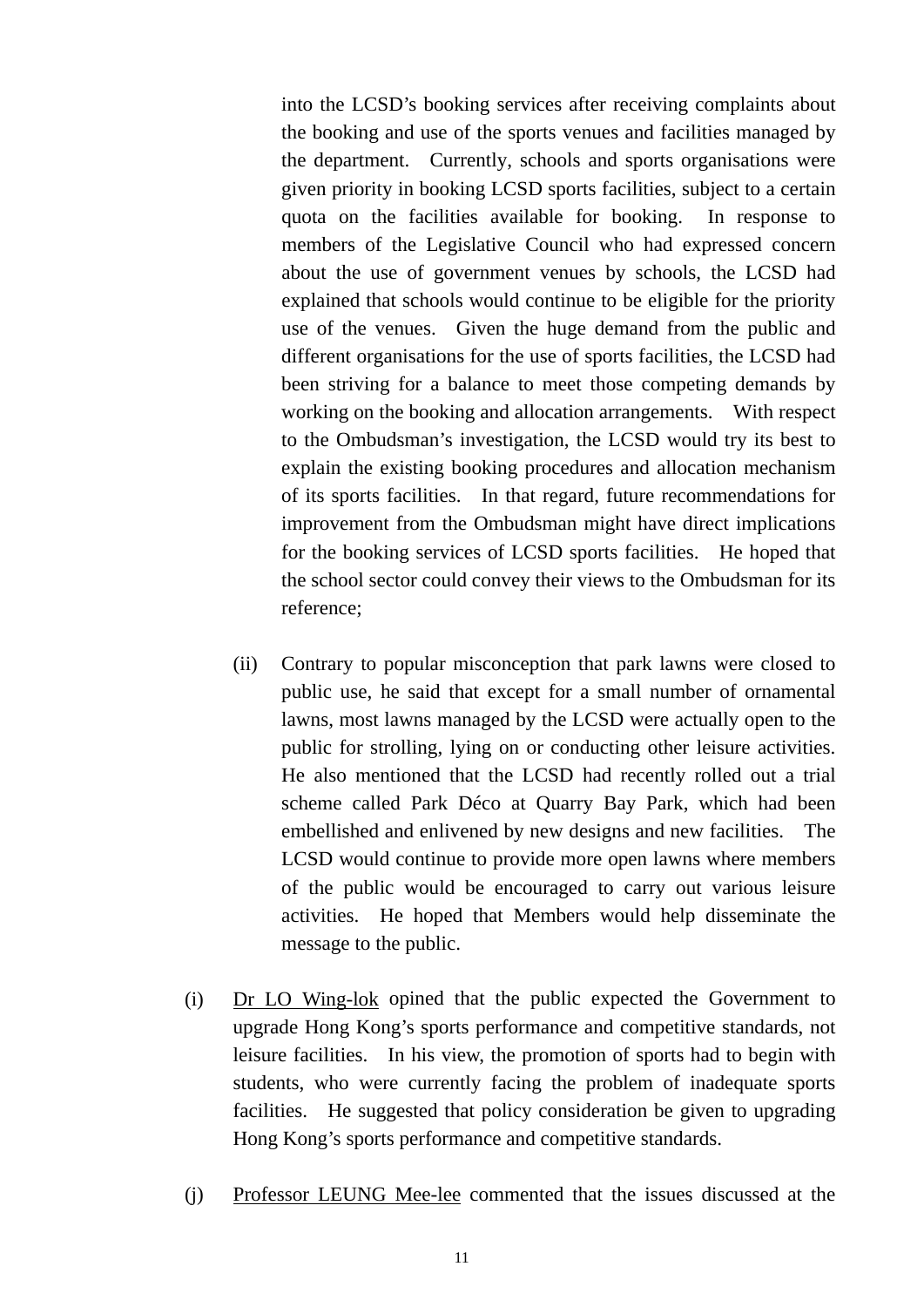present meeting involved an extensive scope and that solutions to them would not be available within a short period of time. She proposed organising seminars on those different topics and inviting stakeholders concerned to express their views.

- (k) Mrs Stella LAU said that the LCSD was welcome to get in touch with the Hong Kong School Sports Federation for collating information on the use of LCSD sports facilities by schools. Besides, she clarified that schools also had difficulty in booking LCSD facilities and venues. Reiterating that students and parents were also members of the public, she hoped that the CSC could pay more attention to the needs of students.
- (l) Prof Stephen WONG remarked that a good number of excellent sports facilities were available in schools of the same district. He suggested, by drawing reference from overseas models, that satellite training centres be provided and that the Government perform a co-ordinating role in order to optimise the use of resources. In addition, he thought that discussions should not be limited to the adequacy or inadequacy of facilities and that more detailed consideration should be given to the operation of facilities so as to promote a sporting culture across all sectors of the community.
- 5.4 The Chairman thanked Members for their valuable views.

## **Item 5: Proposal on Sport For All Day 2011 (CSC Paper 5/11)**

6.1 The Chairman invited Ms LOK Kit-ha of the LCSD to brief Members on CSC Paper 5/11.

6.2 Ms LOK Kit-ha briefed Members on CSC Paper 5/11. Ms Olivia CHAN of the LCSD urged Members to attend the launch ceremony of the Sport For All Day 2011 at the Ma On Shan Sports Centre at 3 pm on 7 August to participate in fitness walking and encourage the community to lead a healthy lifestyle.

## **Item 6: Any Other Business**

## **(i) Hong Kong and Shanghai Summer Sports Camp for Youth 2011**

7.1 The Chairman reported that the Hong Kong and Shanghai Summer Sports Camp for Youth 2011 had been successfully held between 18 and 22 July 2011 at the Tso Kung Tam Outdoor Recreation Centre, Hong Kong. He and Mr LIU Ah-chuen had been the